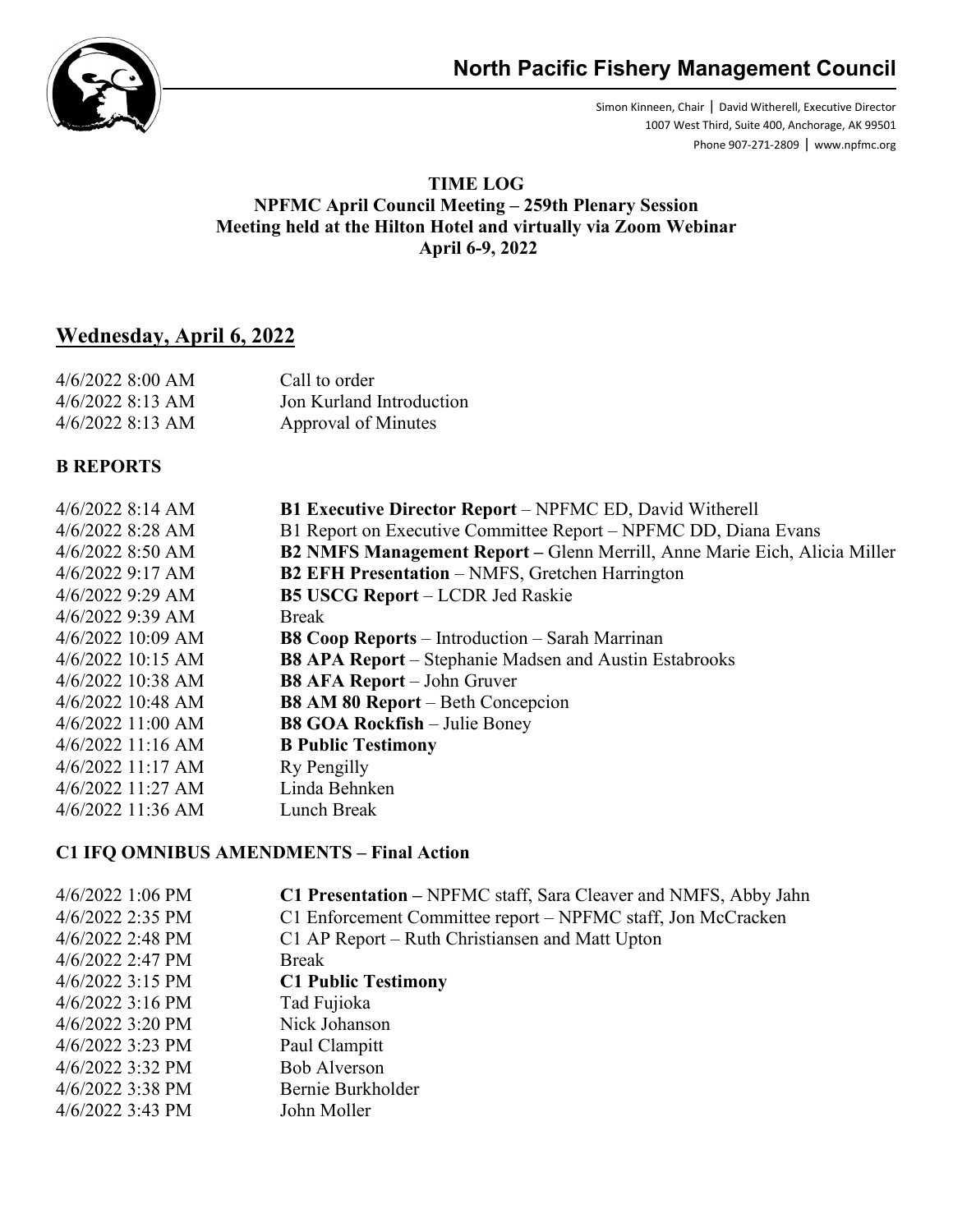### **C1 Public Testimony Continued**

| 4/6/2022 3:54 PM   | Wendy Alderson                |
|--------------------|-------------------------------|
| 4/6/2022 3:56 PM   | <b>Steve Fish</b>             |
| 4/6/2022 4:00 PM   | Lauren Mitchell               |
| $4/6/2022$ 4:03 PM | Linda Behnken                 |
| 4/6/2022 4:16 PM   | Erik Velsko                   |
| 4/6/2022 4:30 PM   | <b>Break</b>                  |
| $4/6/2022$ 4:41 PM | <b>C1 Ms. Campbell Motion</b> |
| 4/6/2022 5:09 PM   | <b>Recess</b>                 |

## **Thursday, April 7. 2022**

### **C2 RQE FEE COLLECTION PROGRAM – Final Action**

| Call to order                                                                 |
|-------------------------------------------------------------------------------|
| C <sub>2</sub> Presentation – NPFMC staff, Sarah Marrinan, NMFS, Kurt Iverson |
| <b>C2 AP Report</b> – Ruth Christiansen                                       |
| <b>C2 Public Testimony</b>                                                    |
| Forrest Braden                                                                |
| Richard Yamada                                                                |
| Jim Kearns                                                                    |
| Linda Behnken                                                                 |
| Break                                                                         |
| <b>Mr. Mezirow Motion</b>                                                     |
| <b>C3 SSC Report Scallop Specs - Franz Mueter</b>                             |
| C4 SSC Report GOA Rockfish - Franz Mueter                                     |
|                                                                               |

### **C3 SCALLOPS – SAFE REPORT, ABC/OFL, PLAN TEAM REPORT**

| $4/7/2022$ 1:16 PM | <b>C3 Presentation</b> – ADFG, Tyler Jackson and NMFS, Scott Miller |
|--------------------|---------------------------------------------------------------------|
| $4/7/2022$ 1:52 PM | C3 AP Report – Matt Upton                                           |
| $4/7/2022$ 1:53 PM | C3 Ms. Bush Motion                                                  |

### **C4 CENTRAL GOA ROCKFISH ADJUSTMENTS**

| 4/7/2022 1:58 PM   | C4 Presentation - NPFMC staff, Jon McCracken |
|--------------------|----------------------------------------------|
| 4/7/2022 2:35 PM   | <b>C4 Public Testimony</b>                   |
| $4/7/2022$ 2:35 PM | Rebecca Skinner                              |
| 4/7/2022 2:41 PM   | Julie Bonney                                 |
| 4/7/2022 3:01 PM   | <b>Break</b>                                 |
| $4/7/2022$ 3:12 PM | <b>C4 Ms. Campbell Motion</b>                |
| 4/7/2022 3:18 PM   | Recess                                       |
|                    |                                              |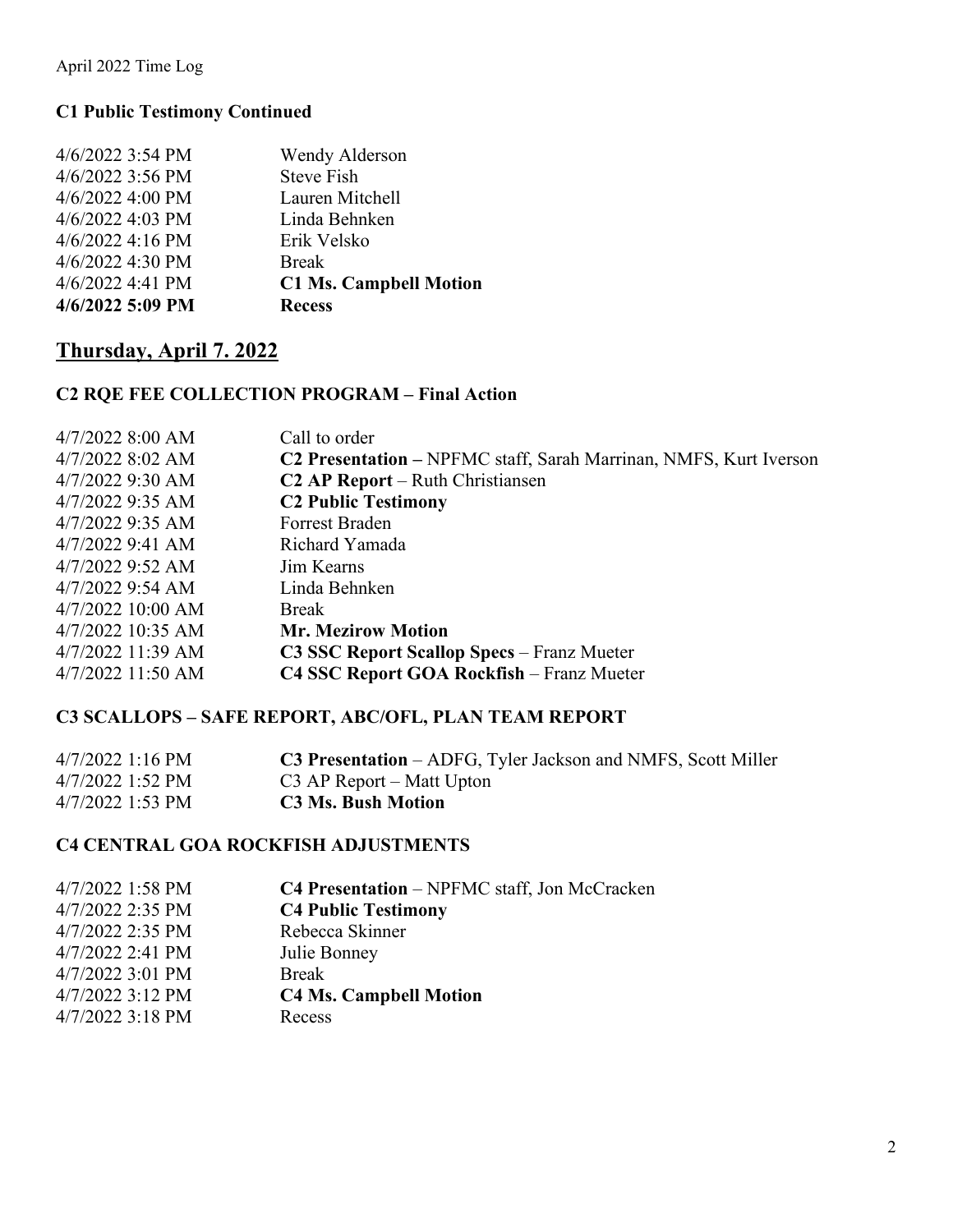# **Friday, April 8, 2022**

| 4/8/2022 8:00 AM | <b>Balance of the SSC report</b> – Franz Mueter |
|------------------|-------------------------------------------------|
| 4/8/2022 8:00 AM | Call to Order                                   |

# **D1 BRISTOL BAY RED KING CRAB (BBRKC) MANAGEMENT, Biology and Gear Impact**

| 4/8/2022 8:49 AM  | D1 Presentation – NPFMC staff, Sam Cunningham, NMFS, Kelly Cates, and<br>ADFG, Ben Daly |
|-------------------|-----------------------------------------------------------------------------------------|
| 4/8/2022 10:15 AM | <b>Break</b>                                                                            |
| 4/8/2022 10:33 AM | <b>D1 AP Report</b> – Ruth Christiansen and Matt Upton                                  |
| 4/8/2022 11:09 AM | D1 Presentation Continued                                                               |
| 4/8/2022 11:25 AM | <b>D1 Public Testimony</b>                                                              |
| 4/8/2022 11:25 AM | Adam Hosmer                                                                             |
| 4/8/2022 11:29 AM | Jamie Goen and Cory Lescher                                                             |
| 4/8/2022 11:35 AM | Craig Lowenberg                                                                         |
| 4/8/2022 11:39 AM | Siri Dammarell                                                                          |
| 4/8/2022 11:45 AM | Casey McManus                                                                           |
| 4/8/2022 11:46 AM | Calista Songstad                                                                        |
| 4/8/2022 11:49 AM | Andrew Hillstrand                                                                       |
| 4/8/2022 11:53 AM | Jon Warrenchuk                                                                          |
| 4/8/2022 11:59 AM | <b>Lunch Break</b>                                                                      |
| 4/8/2022 1:17 PM  | <b>D1 Public Testimony Continued</b>                                                    |
| 4/8/2022 1:19 PM  | Heather Mann                                                                            |
| 4/8/2022 1:32 PM  | Chad Lowenberg                                                                          |
| 4/8/2022 1:36 PM  | Casey McManus                                                                           |
| 4/8/2022 1:39 PM  | Stephanie Madsen                                                                        |
| 4/8/2022 1:58 PM  | <b>Steven Minor</b>                                                                     |
| 4/8/2022 2:05 PM  | Gretar Gudmundsson                                                                      |
| 4/8/2022 2:11 PM  | <b>Brent Paine</b>                                                                      |
| 4/8/2022 2:31 PM  | Scott Goodman                                                                           |
| 4/8/2022 2:50 PM  | John Gauvin                                                                             |
| 4/8/2022 3:01 PM  | Erik Velsko                                                                             |
| 4/8/2022 3:13 PM  | Recess                                                                                  |
|                   |                                                                                         |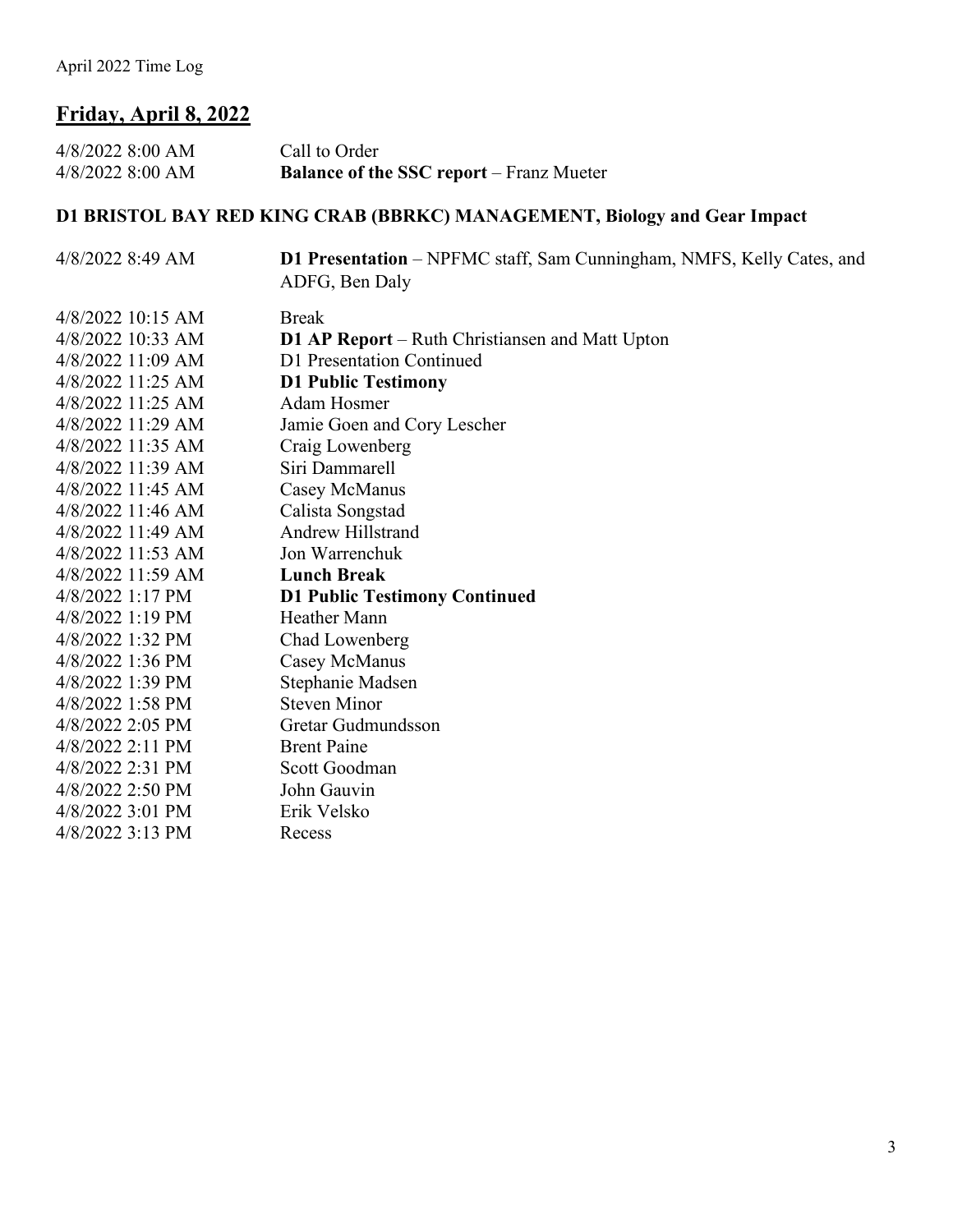# **Saturday, April 9. 2022**

#### **D1 Public Testimony Continued**

| 4/9/2022 8:08 AM   | Patrick O'Donnell       |
|--------------------|-------------------------|
| 4/9/2022 8:12 AM   | Oystein Lone            |
| 4/9/2022 8:15 AM   | Nikolai Siverstol       |
| $4/9/2022$ 8:19 AM | Mateo Paz-Soldan        |
| 4/9/2022 8:24 AM   | Paul Wilkins            |
| 4/9/2022 8:33 AM   | Heather McCarty         |
| 4/9/2022 8:42 AM   | Hannah Heimbuch         |
| 4/9/2022 8:48 AM   | <b>Edward Poulsen</b>   |
| 4/9/2022 9:00 AM   | Lance Farr              |
| 4/9/2022 9:14 AM   | Theresa Peterson        |
| 4/9/2022 9:19 AM   | <b>Break</b>            |
| 4/9/2022 9:59 AM   | <b>Ms. Baker Motion</b> |

**D2 BERING SEA FISHERY ECOSYSTEM PLAN** (BS FEP): (a) FEP Team Report, (b) Local knowledge, Traditional Knowledge, Subsistence (LKTKS) report, (c) Climate Change Taskforce (CCTF) Report, (d) Ecosystem Committee report

| 4/9/2022 11:12 AM   | $D2(a)$ BS FEP Presentation – NMFS, Dr. Kerim Aydin                    |
|---------------------|------------------------------------------------------------------------|
| 4/9/2022 11:27 AM   | D2(b) LKTKS Presentation – NPFMC staff, Dr. Kate Haapala and NMFS, Dr. |
|                     | Sarah Wise                                                             |
| $4/9/2022$ 12:00 PM | Lunch Break                                                            |
| $4/9/2022$ 1:19 PM  | D2(c) CCTF Presentation – NPFMC staff, Dr. Diana Stram                 |
| $4/9/2022$ 1:35 PM  | D2(d) Ecosystem Committee Report - NPFMC DD, Diana Evans               |
| $4/9/2022$ 1:55 PM  | <b>D2 Public Testimony</b>                                             |
| 4/9/2022 1:56 PM    | Brenden Raymond-Yakoubian                                              |
| $4/9/2022$ 1:58 PM  | Megan Williams                                                         |
| $4/9/2022$ 2:07 PM  | Theresa Peterson                                                       |
| $4/9/2022$ 2:12 PM  | <b>Ms. Kimball Motion</b>                                              |
| 4/9/2022 2:22 PM    | <b>Mr. Tweit Motion – GOA FEP</b>                                      |
| $4/9/2022$ 2:32 PM  | <b>Mr. Tweit Motion - OECM</b>                                         |
|                     |                                                                        |

#### **D4 BEST SCIENTIFIC INFORMATION AVAILABLE (BSIA) STOCK STATUS DIRECTIVE**

| 4/9/2022 2:35 PM | <b>D4 Public Testimony</b> |
|------------------|----------------------------|
| 4/9/2022 2:43 PM | Brenden Raymond-Yakoubian  |
| 4/9/2022 2:50 PM | <b>Break</b>               |